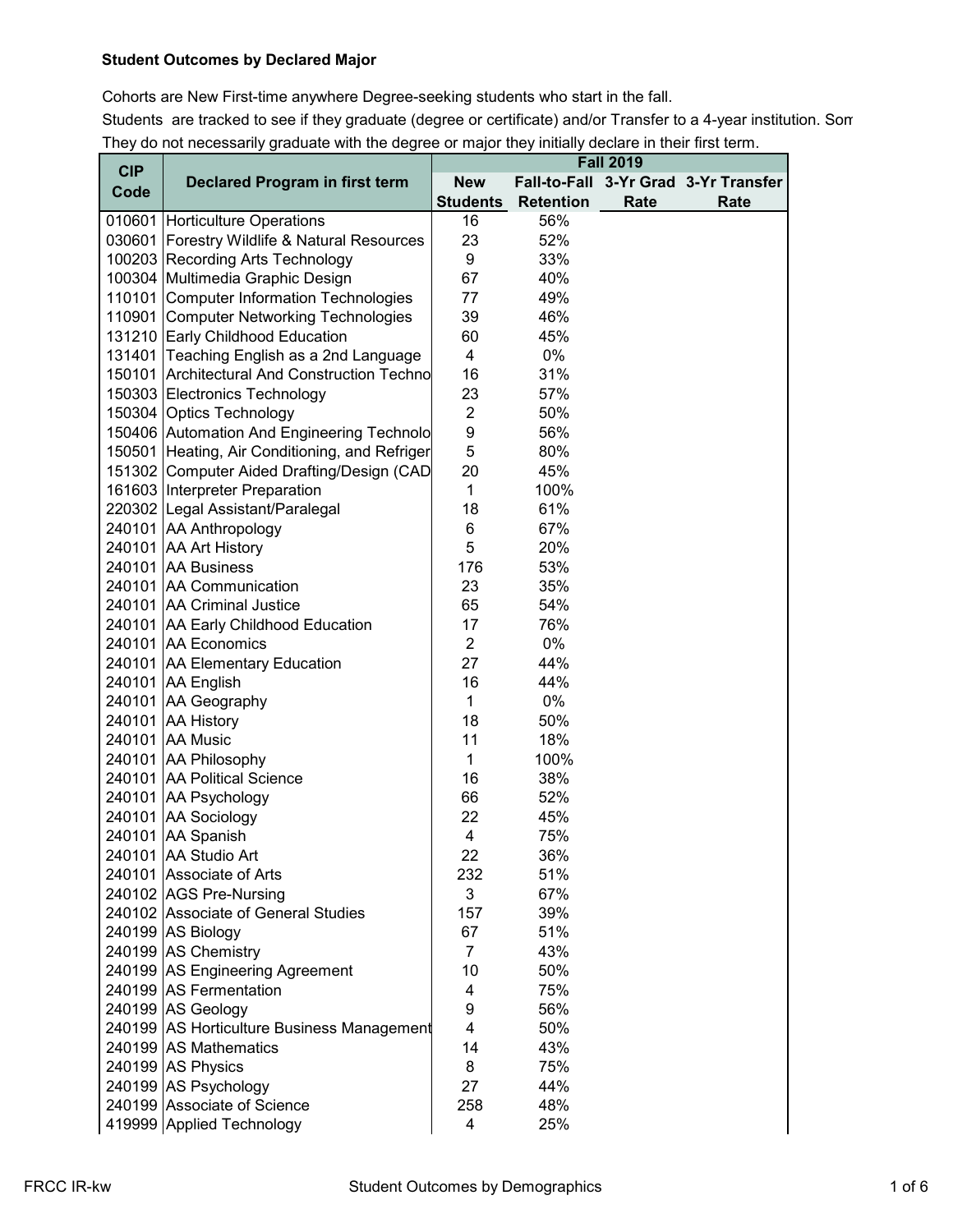| <b>CIP</b>     |                                           |                 |                  | <b>Fall 2019</b> |                                      |
|----------------|-------------------------------------------|-----------------|------------------|------------------|--------------------------------------|
| Code           | <b>Declared Program in first term</b>     | <b>New</b>      |                  |                  | Fall-to-Fall 3-Yr Grad 3-Yr Transfer |
|                |                                           | <b>Students</b> | <b>Retention</b> | Rate             | Rate                                 |
|                | 430103 Public Safety Dispatch             | 3               | 67%              |                  |                                      |
|                | 430107 Law Enforcement                    | 32              | 38%              |                  |                                      |
|                | 450702 Geographic Information Systems     | 6               | 33%              |                  |                                      |
|                | 460000 Construction                       | $\overline{4}$  | 0%               |                  |                                      |
|                | 470604 Automotive Technologies            | 33              | 42%              |                  |                                      |
|                | 480508 Welding Technology                 | 20              | 45%              |                  |                                      |
|                | 480510 Precision/Computer Aided Machining | 8               | 100%             |                  |                                      |
|                | 500408 Interior Design                    | 13              | 54%              |                  |                                      |
|                | 510000 Patient Care Technician            | 6               | 83%              |                  |                                      |
|                | 510601 Dental Assisting                   | 18              | 28%              |                  |                                      |
|                | 510707 Health Information Technologies    | 10              | 60%              |                  |                                      |
|                | 510710 Medical Office Technologies        | 3               | 67%              |                  |                                      |
|                | 510801 Medical Assisting                  | 36              | 50%              |                  |                                      |
|                | 510805 Pharmacy Technician                | 15              | 47%              |                  |                                      |
|                | 510808 Veterinary Technology              | 46              | 48%              |                  |                                      |
|                | 510904 Emergency Medical Services         | 38              | 47%              |                  |                                      |
|                | 510909 Surgical Technology                | 14              | 43%              |                  |                                      |
|                | 511009 Phlebotomy Technologies            | $\overline{4}$  | 50%              |                  |                                      |
|                | 513306 Integrative Health Professions     | 14              | 43%              |                  |                                      |
|                | 513501 Massage Therapy                    | 1               | 0%               |                  |                                      |
| 513801 Nursing |                                           | 241             | 52%              |                  |                                      |
|                | 513901 Practical Nursing                  | 4               | 25%              |                  |                                      |
|                | 513902 Nursing Aide                       | $\overline{7}$  | 57%              |                  |                                      |
|                | 520201 Business                           | 162             | 39%              |                  |                                      |
|                | 520213 Highway Maintenance Management     | 5               | 40%              |                  |                                      |
|                | 520302 Accounting                         | 40              | 50%              |                  |                                      |
|                | 520901 Hospitality Administration         | 12              | 33%              |                  |                                      |
|                |                                           |                 |                  |                  |                                      |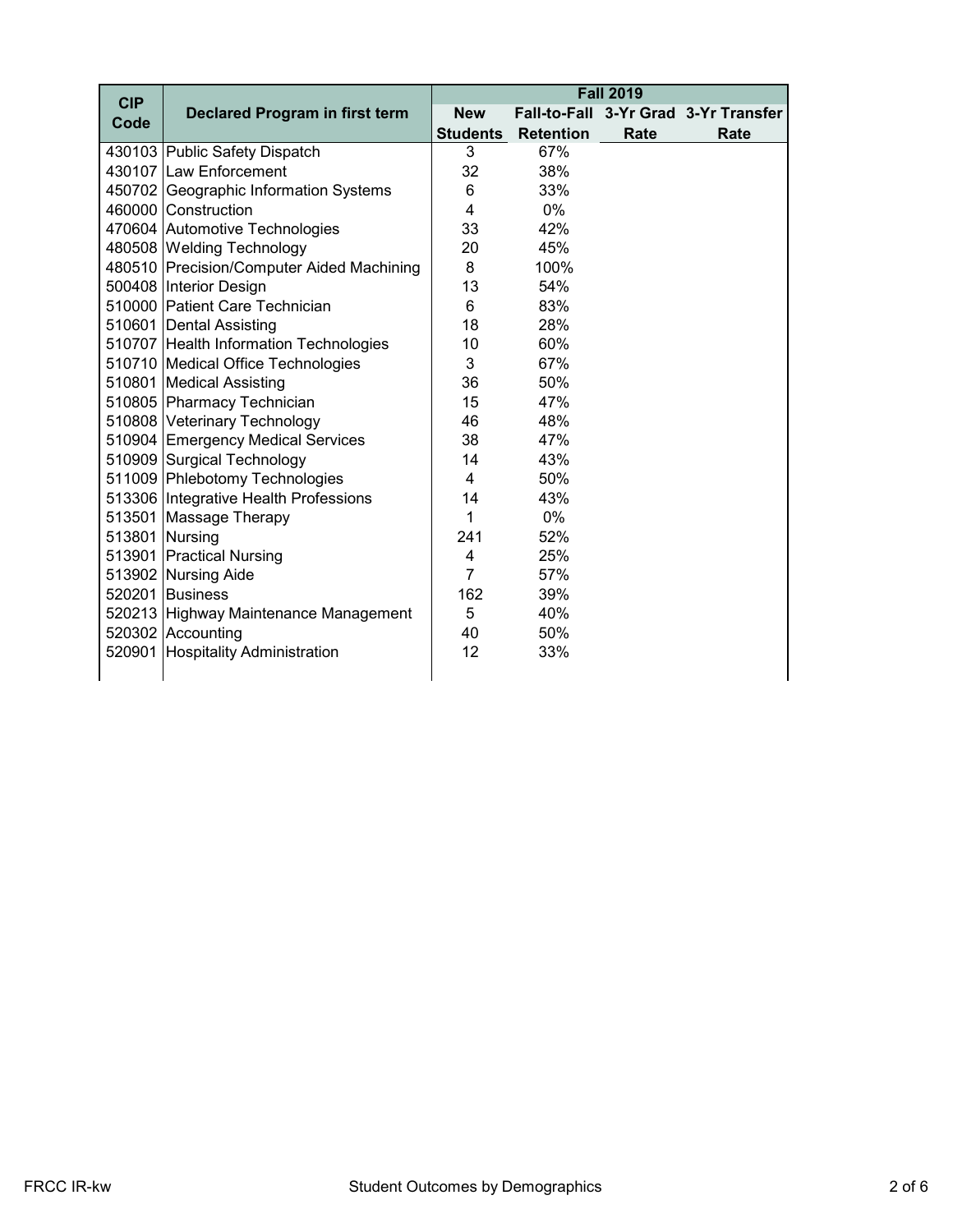|                 |                                                  |                 |                  | <b>Fall 2018</b> |                                      |
|-----------------|--------------------------------------------------|-----------------|------------------|------------------|--------------------------------------|
| <b>CIP Code</b> | <b>Declared Program in first term</b>            | <b>New</b>      |                  |                  | Fall-to-Fall 3-Yr Grad 3-Yr Transfer |
|                 |                                                  | <b>Students</b> | <b>Retention</b> | Rate             | Rate                                 |
| 010601          | <b>Horticulture Operations</b>                   | 13              | 31%              |                  |                                      |
| 030601          | Forestry Wildlife & Natural Resources            | 24              | 71%              |                  |                                      |
| 100203          | <b>Recording Arts Technology</b>                 | 14              | 29%              |                  |                                      |
| 100304          | Multimedia Graphic Design                        | 50              | 42%              |                  |                                      |
| 110101          | <b>Computer Information Technologies</b>         | 63              | 56%              |                  |                                      |
| 110901          | <b>Computer Networking Technologies</b>          | 36              | 50%              |                  |                                      |
| 131210          | Early Childhood Education                        | 44              | 43%              |                  |                                      |
| 131401          | Teaching English as a 2nd Language               | 5               | 60%              |                  |                                      |
| 150101          | <b>Architectural And Construction Technology</b> | 19              | 47%              |                  |                                      |
| 150304          | Optics Technology                                | 1               | 0%               |                  |                                      |
| 150501          | Heating, Air Conditioning, and Refrigeration     | $\overline{7}$  | 43%              |                  |                                      |
| 150503          | Manufacturing and Energy Technology              | 6               | 33%              |                  |                                      |
| 151302          | Computer Aided Drafting/Design (CAD)             | 15              | 27%              |                  |                                      |
| 161603          | Interpreter Preparation                          | $\overline{7}$  | 43%              |                  |                                      |
| 220302          | Legal Assistant/Paralegal                        | 15              | 60%              |                  |                                      |
| 240101          | <b>AA Anthropology</b>                           | 5               | 20%              |                  |                                      |
| 240101          | <b>AA Art History</b>                            | 1               | 0%               |                  |                                      |
| 240101          | <b>AA Business</b>                               | 141             | 54%              |                  |                                      |
| 240101          | <b>AA Communication</b>                          | 15              | 47%              |                  |                                      |
| 240101          | <b>AA Criminal Justice</b>                       | 46              | 59%              |                  |                                      |
| 240101          | AA Early Childhood Education                     | 18              | 50%              |                  |                                      |
| 240101          | <b>AA Economics</b>                              | 3               | 67%              |                  |                                      |
| 240101          | AA Elementary Education                          | 40              | 73%              |                  |                                      |
| 240101          | <b>AA English</b>                                | 21              | 62%              |                  |                                      |
| 240101          | AA Geography                                     | $\overline{4}$  | 75%              |                  |                                      |
| 240101          | <b>AA History</b>                                | 14              | 57%              |                  |                                      |
| 240101          | <b>AA Music</b>                                  | 13              | 31%              |                  |                                      |
| 240101          | <b>AA Philosophy</b>                             | 3               | 0%               |                  |                                      |
| 240101          | AA Political Science                             | 9               | 44%              |                  |                                      |
| 240101          | <b>AA Psychology</b>                             | 54              | 50%              |                  |                                      |
| 240101          | <b>AA Sociology</b>                              | 17              | 88%              |                  |                                      |
| 240101          | <b>AA Spanish</b>                                | 6               | 33%              |                  |                                      |
| 240101          | AA Studio Art                                    | 14              | 50%              |                  |                                      |
| 240101          | <b>AA Theater</b>                                | 8               | 25%              |                  |                                      |
| 240101          | Associate of Arts                                | 214             | 59%              |                  |                                      |
| 240102          | Associate of General Studies                     | 149             | 38%              |                  |                                      |
| 240199          | <b>AS Biology</b>                                | 65              | 58%              |                  |                                      |
| 240199          | <b>AS Chemistry</b>                              | 18              | 56%              |                  |                                      |
| 240199          | AS Engineering Agreement                         | 15              | 47%              |                  |                                      |
| 240199          | <b>AS Environmental Horticulture</b>             | $\overline{2}$  | 0%               |                  |                                      |
| 240199          | <b>AS Fermentation</b>                           | $\mathbf{1}$    | 0%               |                  |                                      |
| 240199          | AS Geology                                       | 6               | 83%              |                  |                                      |
| 240199          | AS Horticulture Business Management              | 3               | 67%              |                  |                                      |
| 240199          | <b>AS Mathematics</b>                            | 15              | 47%              |                  |                                      |
| 240199          | <b>AS Physics</b>                                | 5               | 40%              |                  |                                      |
| 240199          | <b>AS Psychology</b>                             | 37              | 35%              |                  |                                      |
| 240199          | Associate of Science                             | 247             | 54%              |                  |                                      |
| 419999          | <b>Applied Technology</b>                        | 3               | 67%              |                  |                                      |

me students do both so these success rates can not be summed. Transfer rates lag so those will increase in the la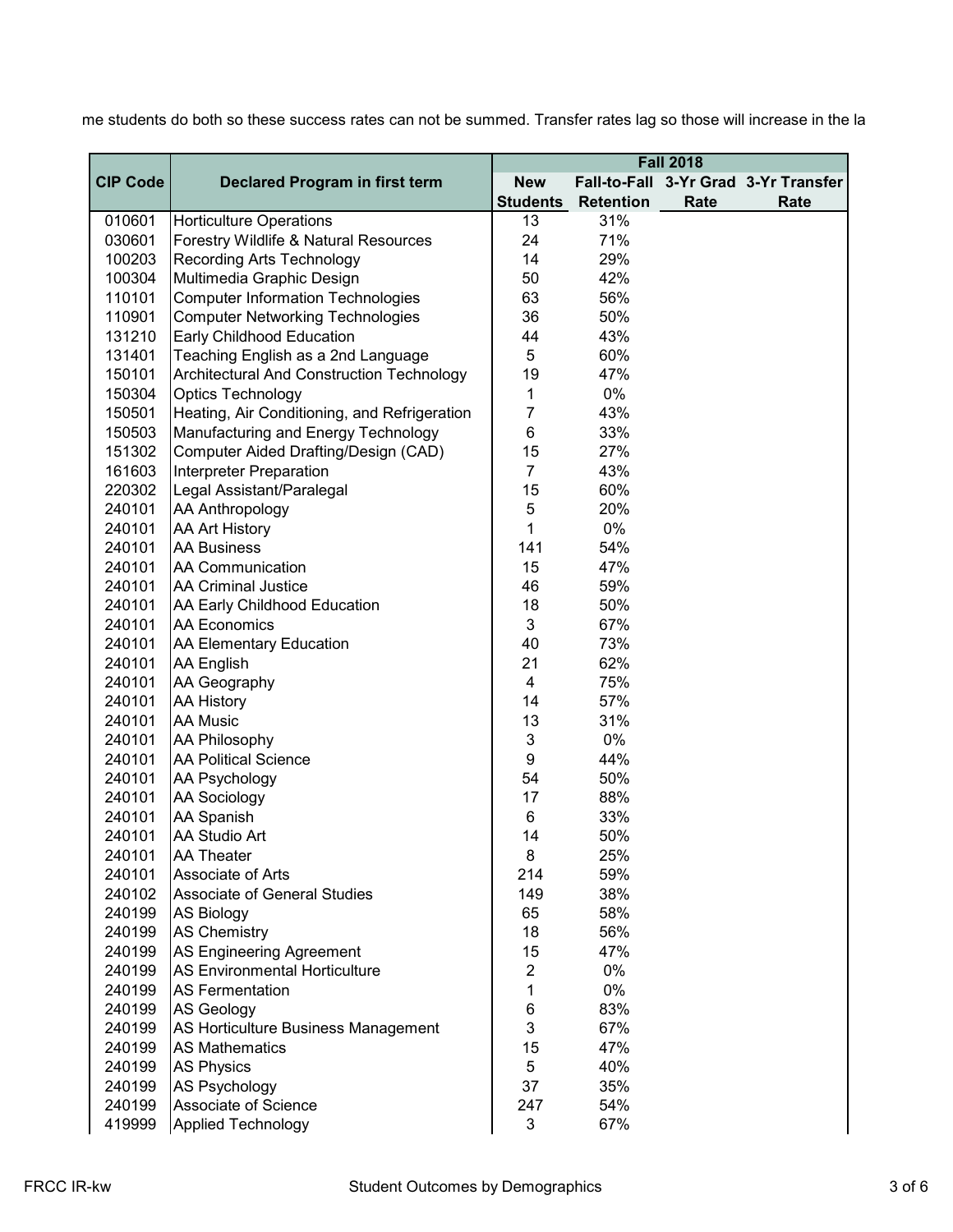|                 |                                        | <b>Fall 2018</b> |                  |      |                                      |  |
|-----------------|----------------------------------------|------------------|------------------|------|--------------------------------------|--|
| <b>CIP Code</b> | <b>Declared Program in first term</b>  | <b>New</b>       |                  |      | Fall-to-Fall 3-Yr Grad 3-Yr Transfer |  |
|                 |                                        | <b>Students</b>  | <b>Retention</b> | Rate | Rate                                 |  |
| 430107          | <b>Law Enforcement</b>                 | 44               | 41%              |      |                                      |  |
| 460000          | Construction                           | 1                | 0%               |      |                                      |  |
| 470604          | Automotive Technologies                | 33               | 55%              |      |                                      |  |
| 480508          | <b>Welding Technology</b>              | 30               | 47%              |      |                                      |  |
| 480510          | Precision/Computer Aided Machining     | 6                | 67%              |      |                                      |  |
| 500408          | <b>Interior Design</b>                 | 12               | 50%              |      |                                      |  |
| 510000          | Patient Care Technician                | 3                | 67%              |      |                                      |  |
| 510601          | <b>Dental Assisting</b>                | 11               | 36%              |      |                                      |  |
| 510707          | <b>Health Information Technologies</b> | 9                | 44%              |      |                                      |  |
| 510710          | Medical Office Technologies            | 9                | 56%              |      |                                      |  |
| 510801          | <b>Medical Assisting</b>               | 22               | 36%              |      |                                      |  |
| 510805          | Pharmacy Technician                    | 9                | 67%              |      |                                      |  |
| 510808          | Veterinary Technology                  | 34               | 41%              |      |                                      |  |
| 510904          | <b>Emergency Medical Services</b>      | 32               | 56%              |      |                                      |  |
| 510909          | <b>Surgical Technology</b>             | 21               | 48%              |      |                                      |  |
| 511009          | Phlebotomy Technologies                | 5                | 60%              |      |                                      |  |
| 513306          | Integrative Health Professions         | 10               | 80%              |      |                                      |  |
| 513501          | Massage Therapy                        | 1                | 100%             |      |                                      |  |
| 513801          | <b>Nursing</b>                         | 250              | 48%              |      |                                      |  |
| 513901          | <b>Practical Nursing</b>               | $\overline{2}$   | 0%               |      |                                      |  |
| 513902          | <b>Nursing Aide</b>                    | 9                | 33%              |      |                                      |  |
| 520201          | <b>Business</b>                        | 135              | 41%              |      |                                      |  |
| 520302          | Accounting                             | 27               | 67%              |      |                                      |  |
| 520901          | <b>Hospitality Administration</b>      | 17               | 47%              |      |                                      |  |
|                 |                                        |                  |                  |      |                                      |  |
|                 |                                        |                  |                  |      |                                      |  |
|                 |                                        |                  |                  |      |                                      |  |
|                 |                                        |                  |                  |      |                                      |  |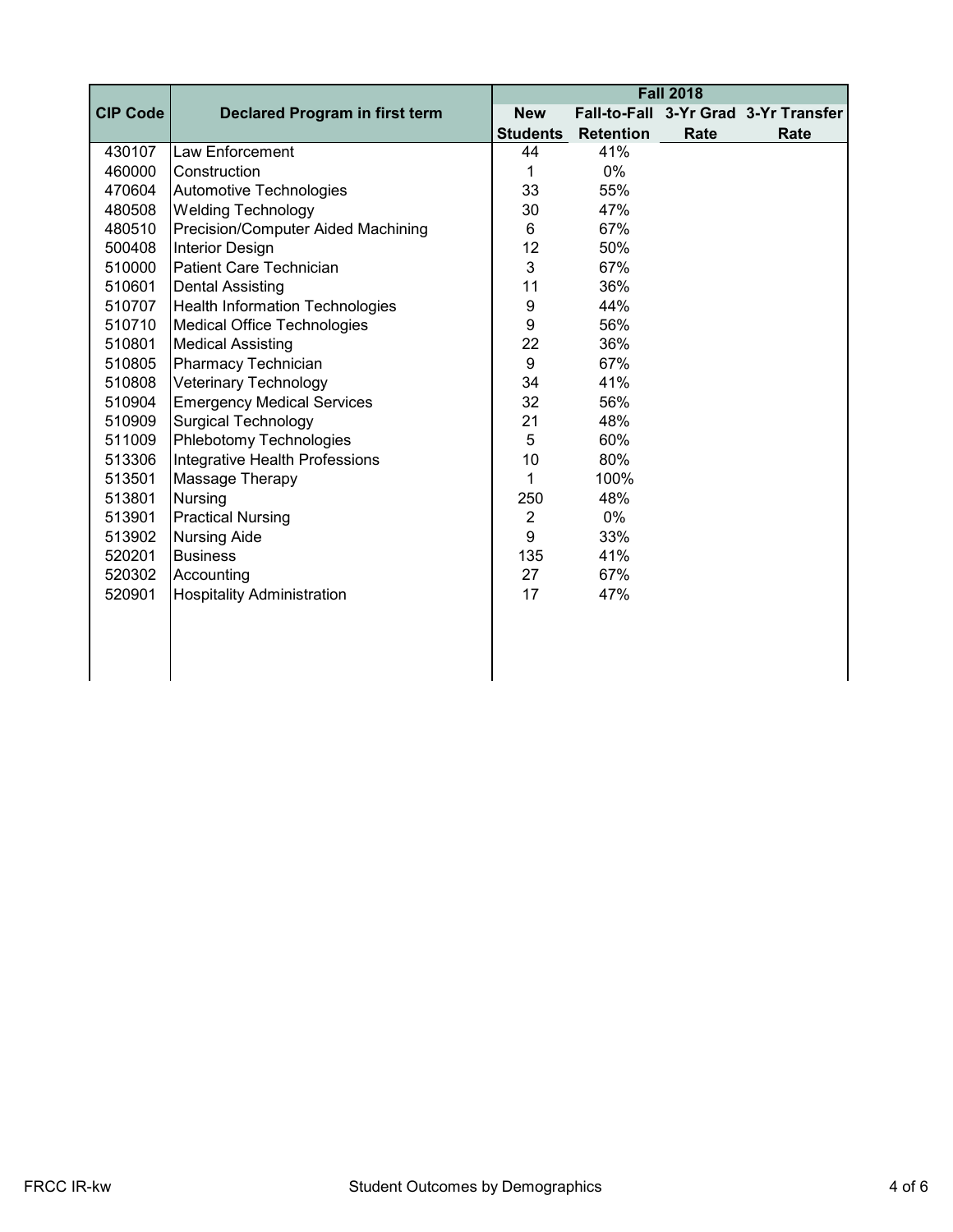atest year.

| <b>CIP</b> |                                              |                 |                  | <b>Fall 2017</b> |                                      |
|------------|----------------------------------------------|-----------------|------------------|------------------|--------------------------------------|
|            | <b>Declared Program in first term</b>        | <b>New</b>      |                  |                  | Fall-to-Fall 3-Yr Grad 3-Yr Transfer |
| Code       |                                              | <b>Students</b> | <b>Retention</b> | Rate             | Rate                                 |
|            | 010601 Horticulture Operations               | 16              | 44%              | 25.0%            | 18.8%                                |
|            | 030601 Forestry Wildlife & Natural Resources | 30              | 43%              | 36.7%            | 13.3%                                |
|            | 100203 Recording Arts Technology             | 10              | 40%              | 20.0%            | 10.0%                                |
|            | 100304 Multimedia Graphic Design             | 44              | 59%              | 29.5%            | 6.8%                                 |
|            | 110101 Computer Information Technologies     | 78              | 42%              | 10.3%            | 20.5%                                |
|            | 110901 Computer Networking Technologies      | 46              | 54%              | 23.9%            | 13.0%                                |
|            | 131210 Early Childhood Education             | 53              | 42%              | 32.1%            | 5.7%                                 |
|            | 131401 Teaching English as a 2nd Language    | 10              | 70%              | 20.0%            | 40.0%                                |
|            | 150101 Architectural And Construction Techno | 15              | 27%              | 0.0%             | 0.0%                                 |
| 150501     |                                              | $\overline{7}$  | 57%              | 42.9%            | 0.0%                                 |
|            | 150503 Manufacturing and Energy Technology   | 9               | 44%              | 11.1%            | 11.1%                                |
|            | 151302 Computer Aided Drafting/Design (CAD   | 21              | 62%              | 33.3%            | 9.5%                                 |
|            | 161603 Interpreter Preparation               | 17              | 53%              | 11.8%            | 23.5%                                |
|            | 220302 Legal Assistant/Paralegal             | 23              | 70%              | 26.1%            | 8.7%                                 |
|            | 240101 AA Anthropology                       | 1               | 100%             | 0.0%             | 0.0%                                 |
|            | 240101 AA Art History                        | 4               | 25%              | 0.0%             | 50.0%                                |
|            | 240101 AA Business                           | 123             | 51%              | 31.7%            | 18.7%                                |
|            | 240101 AA Communication                      | 12              | 58%              | 8.3%             | 8.3%                                 |
|            | 240101 AA Criminal Justice                   | 66              | 58%              | 16.7%            | 13.6%                                |
|            | 240101 AA Early Childhood Education          | 12              | 83%              | 33.3%            | 41.7%                                |
|            | 240101 AA Economics                          | 3               | 100%             | 33.3%            | 33.3%                                |
|            | 240101 AA Elementary Education               | 23              | 57%              | 17.4%            | 26.1%                                |
|            | 240101 AA English                            | 21              | 62%              | 23.8%            | 19.0%                                |
|            | 240101 AA Geography                          | 1               | 0%               | 0.0%             | 100.0%                               |
|            | 240101 AA History                            | $\overline{7}$  | 0%               | 0.0%             | 42.9%                                |
|            | 240101 AA Music                              | 11              | 55%              | 18.2%            | 27.3%                                |
|            | 240101 AA Philosophy                         | $\overline{2}$  | 100%             | 50.0%            | 0.0%                                 |
|            | 240101 AA Political Science                  | 16              | 56%              | 12.5%            | 37.5%                                |
|            | 240101 AA Psychology                         | 53              | 49%              | 20.8%            | 32.1%                                |
|            | 240101 AA Sociology                          | 11              | 36%              | 18.2%            | 18.2%                                |
|            | 240101 AA Spanish                            | 3               | 67%              | 33.3%            | 66.7%                                |
|            | 240101 AA Studio Art                         | 13              | 77%              | 15.4%            | 23.1%                                |
|            | 240101 AA Theater                            | 4               | 50%              | 25.0%            | 25.0%                                |
|            | 240101 Associate of Arts                     | 280             | 53%              | 17.9%            | 18.9%                                |
|            | 240102 Associate of General Studies          | 257             | 47%              | 14.8%            | 21.0%                                |
|            | 240199 AS Biology                            | 34              | 56%              | 11.8%            | 26.5%                                |
|            | 240199 AS Chemistry                          | 9               | 44%              | 0.0%             | 33.3%                                |
|            | 240199 AS Fermentation                       | 1               | 0%               | 0.0%             | 0.0%                                 |
|            | 240199 AS Geology                            | 4               | 25%              | 25.0%            | 0.0%                                 |
|            | 240199 AS Horticulture Business Management   | 4               | 75%              | 25.0%            | 0.0%                                 |
|            | 240199 AS Mathematics                        | 10              | 50%              | 0.0%             | 10.0%                                |
|            | 240199 AS Physics                            | 9               | 56%              | 0.0%             | 11.1%                                |
|            | 240199 AS Psychology                         | 11              | 36%              | 0.0%             | 9.1%                                 |
|            | 240199 Associate of Science                  | 347             | 56%              | 17.6%            | 24.5%                                |
|            | 419999 Applied Technology                    | 9               | 44%              | 11.1%            | 22.2%                                |
|            | 450702 Geographic Information Systems        | 1               | 0%               | 0.0%             | 0.0%                                 |
|            | 470604 Automotive Technologies               | 53              | 57%              | 49.1%            | 3.8%                                 |
|            | 480508 Welding Technology                    | 20              | 60%              | 45.0%            | 0.0%                                 |